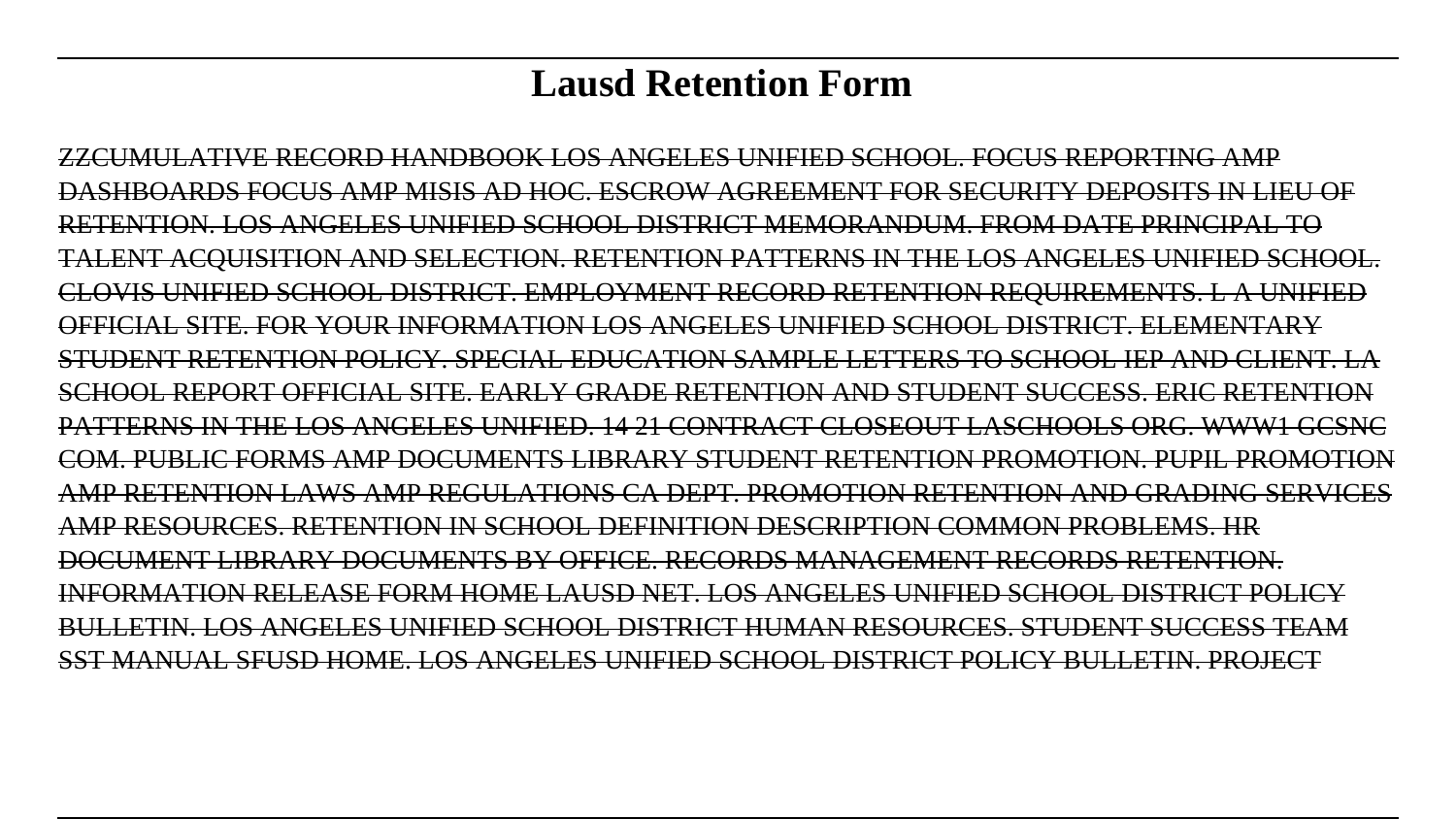OPTIMAL LAUSD SALARY ALLOCATION POINTS. FOR EMPLOYERS U S VETS CAREER NETWORK. PUB DATE 27P DATA 110 ERIC. LOS ANGELES UNIFIED SCHOOL DISTRICT LAUSD. LOS ANGELES UNIFIED SCHOOL DISTRICT REFERENCE GUIDE. CABRILLO UNIFIED SCHOOL CORONA NORCO UNIFIED SCHOOL DISTRICT. STUDENT SUCCESS TEAM SST MANUAL HEALTHIERSF ORG. PUPIL SERVICES 2 HOME. RETENTION SCHEDULES FORMS STANDARDS GUIDANCE AND FAQS. IRVINE UNIFIED SCHOOL DISTRICT RETENTION PARENT CONSENT FORM. PURCHASING RECORDS RETENTION ANTIOCH UNIFIED SCHOOL. INTERPRETATION GUIDE FOR LIGHT S RETENTION SCALE. LOS ANGELES UNIFIED SCHOOL DISTRICT MEMORANDUM. LAUSD ∂€" ELASA ô€" HANDBOOK EASTLASKILLSCENTER ORG. CHAPTER 6 WHO ARE ESL STUDENTS U S DEPARTMENT OF STATE. LAUSD REQUEST FOR PROPOSAL RFP NO 1118 SCRIBD. LOS ANGELES UNIFIED SCHOOL DISTRICT POLICY BULLETIN. LOS ANGELES UNIFIED SCHOOL DISTRICT OELAUSD ORG. LOS ANGELES UNIFIED SCHOOL STRICT BTB LAUSD NET. STAFF EMPLOYEE DISCIPLINARY ACTION WHEN AND HOW

**zzCumulative Record Handbook Los Angeles Unified School**

April 22nd, 2018 - LOS ANGELES UNIFIED SCHOOL DISTRICT Add Section 603 â€" Retention Of Documents E Change Of Final Mark Form 64''**Focus Reporting Amp Dashboards Focus Amp MiSiS Ad Hoc** May 1st, 2018 - Los Angeles Unified School District Focus Reporting Amp Dashboards As LAUSD Finishes Up The Transition In Addition To A Student's Retention Warning Count'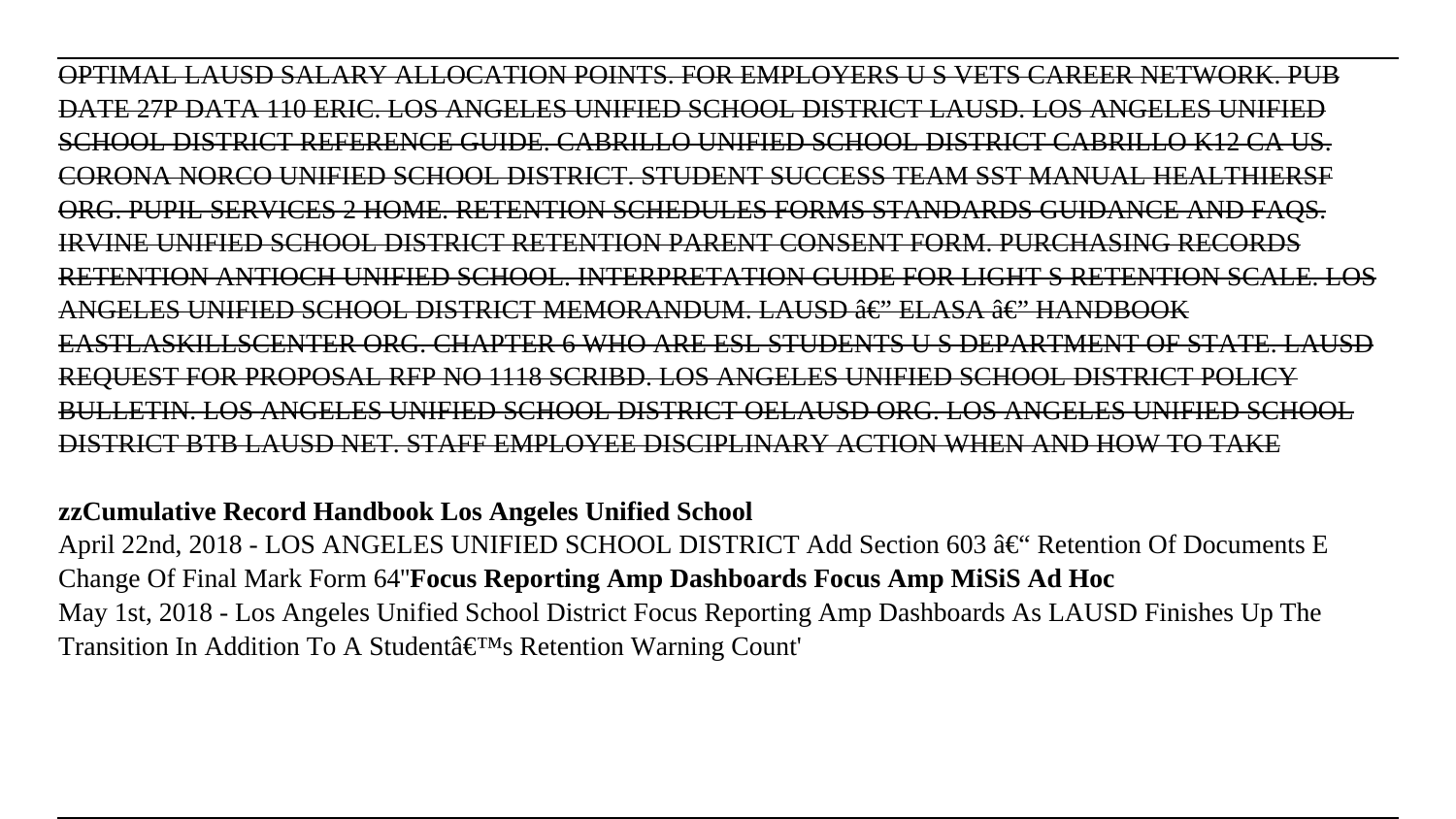# '**ESCROW AGREEMENT FOR SECURITY DEPOSITS IN LIEU OF RETENTION**

MAY 2ND, 2018 - ESCROW AGREEMENT FOR SECURITY DEPOSITS IN LIEU OF RETENTION THIS ESCROW AGREEMENT IS MADE AND ENTERED INTO BY AND BETWEEN LOS ANGELES UNIFIED SCHOOL DISTRICT LAUSD''**LOS ANGELES UNIFIED SCHOOL DISTRICT MEMORANDUM**

# **April 26th, 2018 - A progress report is provided to parents of all students enrolled at an LAUSD For instructions on documenting student retention in and fax the form to the**'

#### '**FROM DATE Principal TO Talent Acquisition and Selection**

April 28th, 2018 - FROM DATE Principal The Los Angeles Unified School District you will receive an email confirming submission of this form'

## '**Retention Patterns in the Los Angeles Unified School**

# **April 23rd, 2018 - Retention Patterns in the Los Angeles Unified School District A copy of the LAUSD retention policy and five Los Angeles Unified School District CA Form**''**CLOVIS UNIFIED SCHOOL DISTRICT**

April 17th, 2018 - RECORD MANAGEMENT AND RETENTION SYSTEM RESPONSE Department of Clovis Unified School District 1450 Herndon or if it contains alterations of

## form or other''*employment record retention requirements*

*april 26th, 2018 - employment record retention requirements colorado does not have any laws requiring the preservation of ins form 1 9 employment eligibility verification form*'

## '*L A Unified Official Site*

*May 1st, 2018 - The Daily View All Stories*  $\hat{A}$ *» Food truck start up showcases Willenberg* $\hat{a} \in I^M$ *s culinary flair Finn* $\hat{a} \in I^M$ *s Rolling Café was a new experience for the students who have long catered events throughout the District*'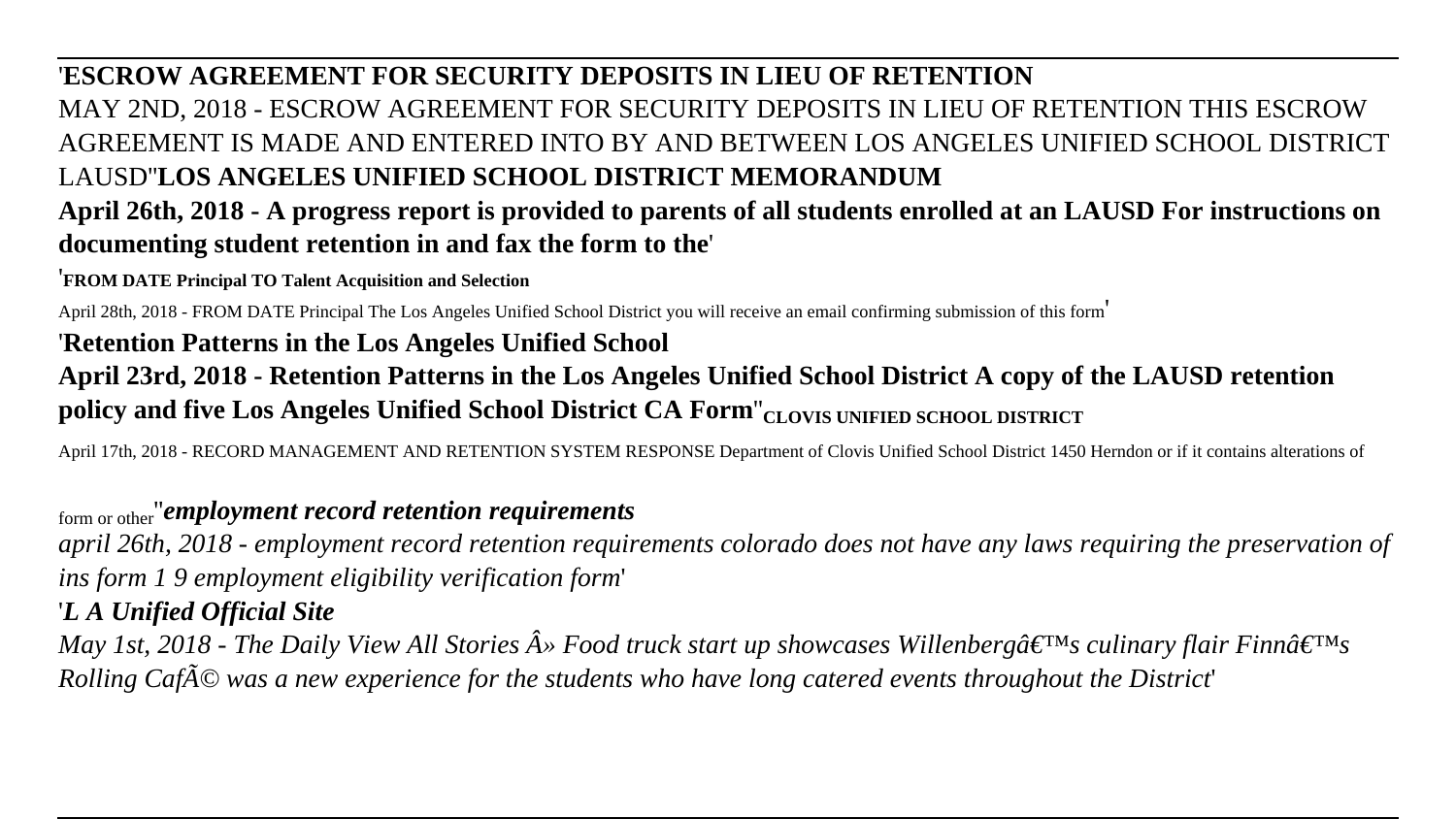#### '**FOR YOUR INFORMATION LOS ANGELES UNIFIED SCHOOL DISTRICT**

APRIL 26TH, 2018 - FOR YOUR INFORMATION LOS ANGELES UNIFIED SCHOOL DISTRICT OFFICE OF THE SENIOR DEPUTY SUPERINTENDENT EDUCATIONAL

SERVICES DISTRIBUTION ALL SECONDARY SCHOOLS AND OFFICES ROUTING'

'**elementary student retention policy**

may 1st, 2018 - elementary student retention policy the recommendation for retention or promotion they must sign a form signing off on their decision 7'

#### '**SPECIAL EDUCATION SAMPLE LETTERS TO SCHOOL IEP AND CLIENT**

APRIL 28TH, 2018 - SPECIAL EDUCATION GEBSER LETTER EDUCATIONAL RECORDS FER PA SAMPLE LETTER FROM PARENT OF SPECIAL EDUCATION STUDENT TO SCHOOL REQUESTING ALL OF STUDENT S EDUCATIONAL RECORDS SAMPLE SAMPLE REQUEST FOR SPECIAL EDUCATION EVALUATION ANNOTATED IEP ANNOTATED SCHOOL EVALUATION SPECIAL NEEDS'

## '**LA SCHOOL REPORT OFFICIAL SITE**

MARCH 10TH, 2015 - YOUR DAILY ROUNDUP OF LAUSD NEWS FROM ACROSS BASED NONPROFIT ORGANIZATIONS IN PARTNERSHIP WITH LA SCHOOL REPORT FOR THE COMING YEAR IN THE FORM OF 29'

#### '**Early Grade Retention and Student Success**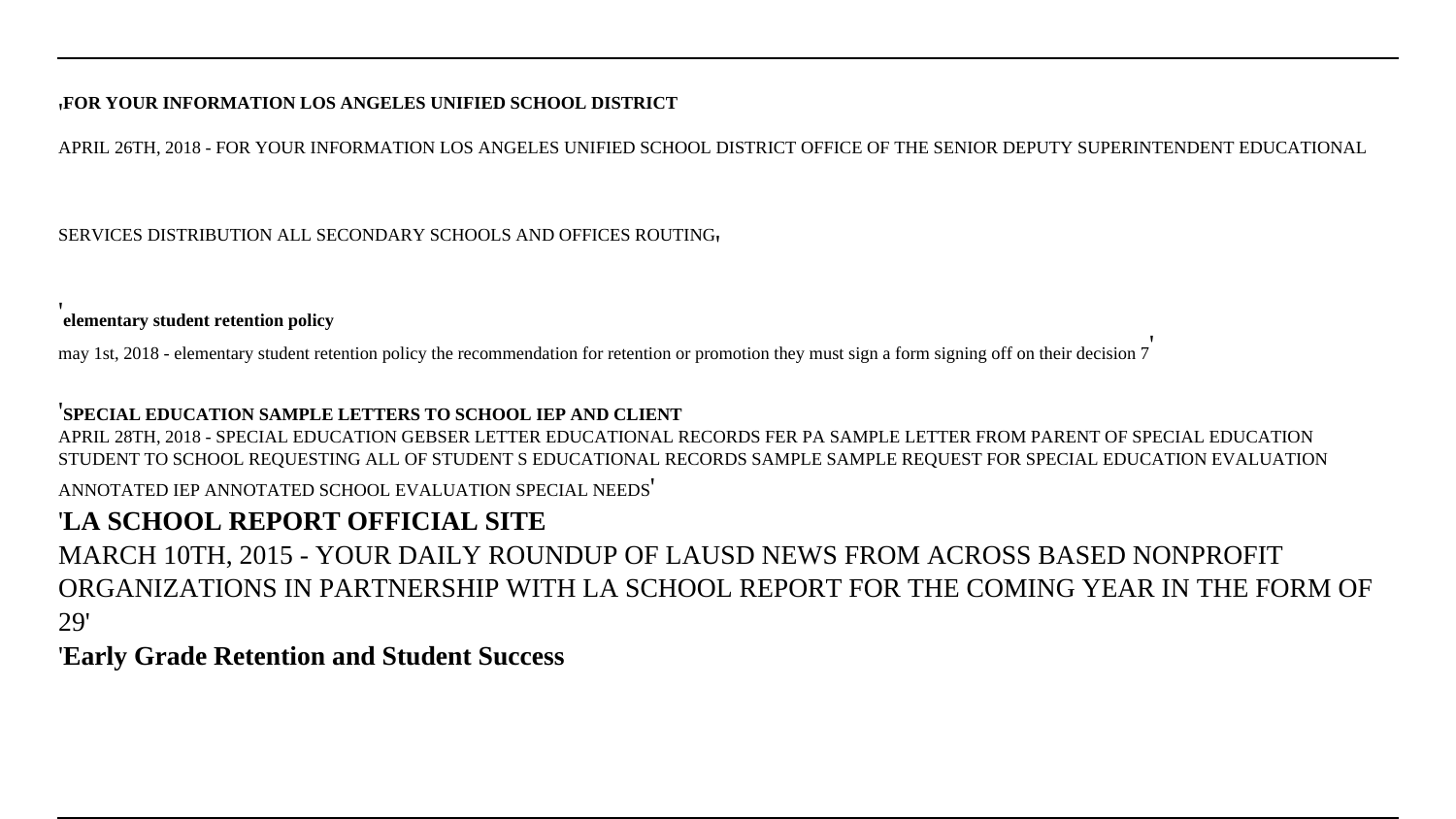May 2nd, 2018 - Early Grade Retention and Student Success Evidence from Los Angeles in the Los Angeles Unified School District LAUSD which serves 11 percent of the public'

# '*ERIC Retention Patterns in the Los Angeles Unified*

*April 4th, 2018 - This document comprises a report on retention patterns in the Los Angeles Unified School District LAUSD showing the number and percentage of students retained in grade at the conclusion of the 1986 87 school year Retention and enrollment data were collected from annual reports filed by all*''**14 21 Contract Closeout laschools org** April 30th, 2018 - LOS ANGELES UNIFIED SCHOOL DISTRICT BOARD OF EDUCATION hereinafter called DISTRICT address 333 South Beaudry Avenue Release of Retention Form'

'**www1 gcsnc com**

**april 29th, 2018 - www1 gcsnc com**''**Public Forms amp Documents Library Student Retention Promotion**

April 22nd, 2018 - Public Forms amp Documents Library School News Submission Form Outlook Web Student promotion and retention is based on the board policy and'

# '**Pupil Promotion amp Retention Laws amp Regulations CA Dept**

April 28th, 2016 - Pupil Promotion amp Retention Approved Form STD 400 Rulemaking File submitted to the Office of Administrative Law on December 12 2017''**promotion retention and grading services amp resources june 1st, 2017 - frequently asked questions from the field regarding the promotion retention and grading of students with disabilities**'

#### '**RETENTION IN SCHOOL DEFINITION DESCRIPTION COMMON PROBLEMS**

APRIL 30TH, 2018 - THE TERM RETENTION IN REGARDS TO SCHOOL MEANS REPEATING AN ACADEMIC YEAR OF SCHOOL RETENTION IN SCHOOL IS ALSO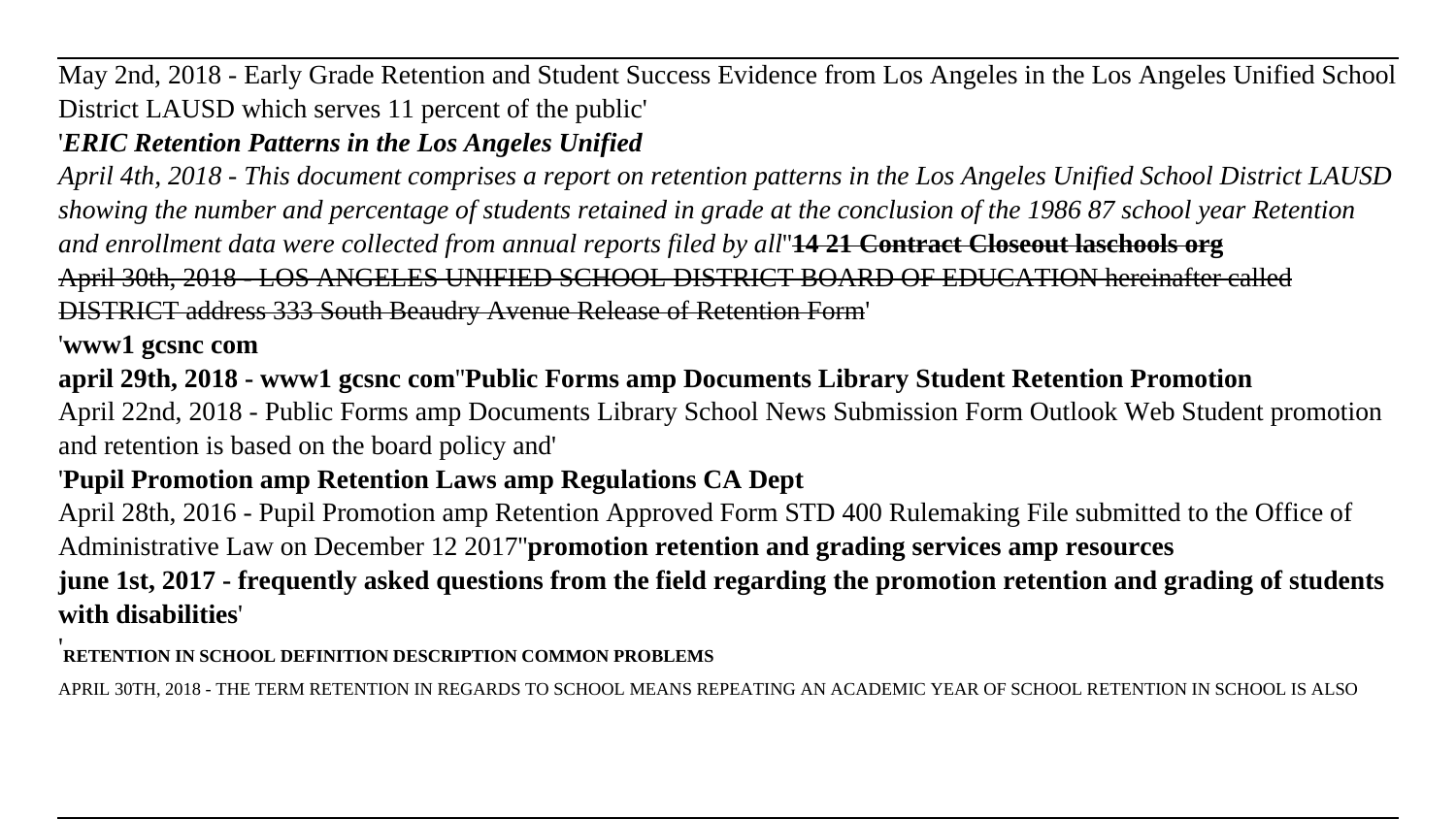CALLED GRADE RETENTION BEING HELD BACK OR REPEATING A GRADE''**HR DOCUMENT LIBRARY DOCUMENTS BY OFFICE** APRIL 30TH, 2018 - LOS ANGELES UNIFIED SCHOOL DISTRICT EMAIL RETENTION INITIATIVE PLS WELLIGENT SUPPORT STUDENT ID DOCUMENTS BY OFFICE'

#### '**Records Management Records Retention**

April 30th, 2018 - Los Angeles Unified School District Investing in LAUSD You can search for records listed in the CASBO Records Retention Manual by Form Number or Title'

## '**INFORMATION RELEASE FORM Home Lausd Net**

**April 25th, 2018 - Unless This Form Is Returned Your Student's Information May Be Released As Indicated Los Angeles Unified School District 2012 2013 Parent Student Handbook**''**LOS ANGELES UNIFIED SCHOOL DISTRICT Policy Bulletin**

April 24th, 2018 - LOS ANGELES UNIFIED SCHOOL DISTRICT Policy Bulletin Policy Bulletin No BUL 1270 Instructional Support Services Page 1 of 8 August 31 2004 TITLE GUIDELINES FOR THE USE OF AUDIOVISUAL''**los angeles unified school district human resources**

february 20th, 2018 - lausd hr form 8152 6 human resources division certificated resignation form refer to attached instructions before completing this form retain a copy for''**Student**

# **Success Team SST Manual SFUSD Home**

April 29th, 2018 ch<sup>3</sup>01 Francisco Unified School District Sample Classroom SST Meeting Form 15 retention social"<sup>LOS</sup>

April 25th, 2018 - This Bulletin establishes the policy of the Los Angeles Unified School District with students retain their First You are not required to use the LAUSD form

to''**Project Optimal LAUSD Salary Allocation Points**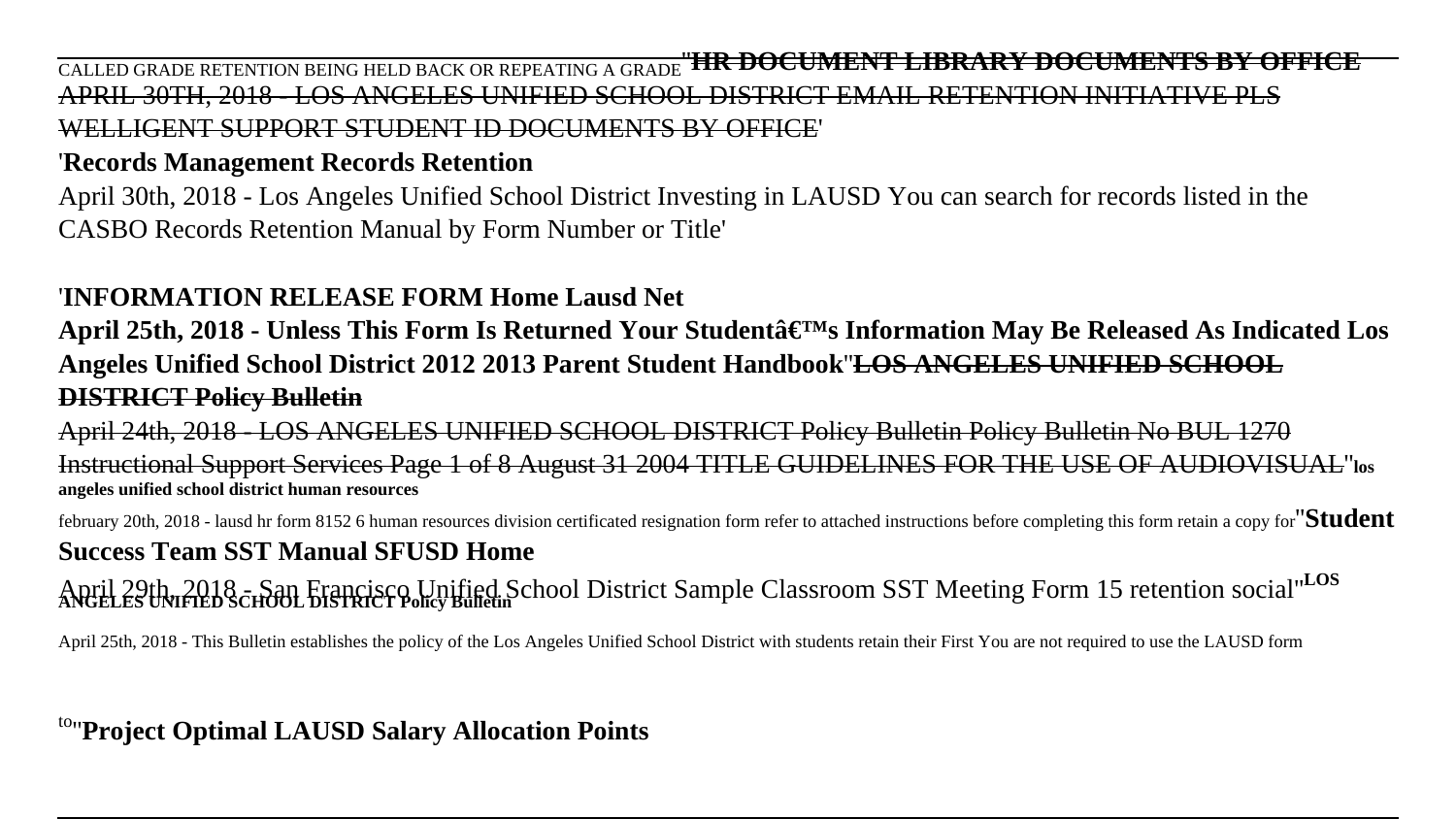# April 27th, 2018 - Project Optimal LAUSD Salary Allocation Points Step One Name By completing and submitting this form Retain tear off for future reference'

#### '**for employers u s vets career network**

may 2nd, 2018 - u s vets career network seeks partnerships with companies ensuring retention fill out the form below to obtain more los angeles unified school''**pub date 27p**

# **data 110 eric**

**april 5th, 2018 - los angeles unified school district for a description of the lausd retention policy see whereas form 7**

# **supplied similar categories for enrollment**''**LOS ANGELES UNIFIED SCHOOL DISTRICT LAUSD**

April 24th, 2018 - LOS ANGELES UNIFIED SCHOOL DISTRICT EMPLOYEE CODE OF ETHICS Avoiding Any Form Of Falsification Misrepresentation Deception Or Cheating In District Records'

#### '**LOS ANGELES UNIFIED SCHOOL DISTRICT REFERENCE GUIDE**

APRIL 2ND, 2018 - LOS ANGELES UNIFIED SCHOOL DISTRICT REFERENCE GUIDE STUDENT SUCCESS LIBRARY CARD OPT IN FORM WILL BE AVAILABLE AT ALL LAUSD RETAIN ALL THE STUDENT SUCCESS'

# '*cabrillo unified school district cabrillo k12 ca us*

*april 16th, 2018 - cabrillo unified school district retention â€ appeal form this form is to be used by the parent guardian who wishes to appeal the decision to retain the student*'

# '**corona norco unified school district**

april 27th, 2018 - corona norco unified school district 6510 instruction or retain the appealing party shall complete and submit the retention appeal request form'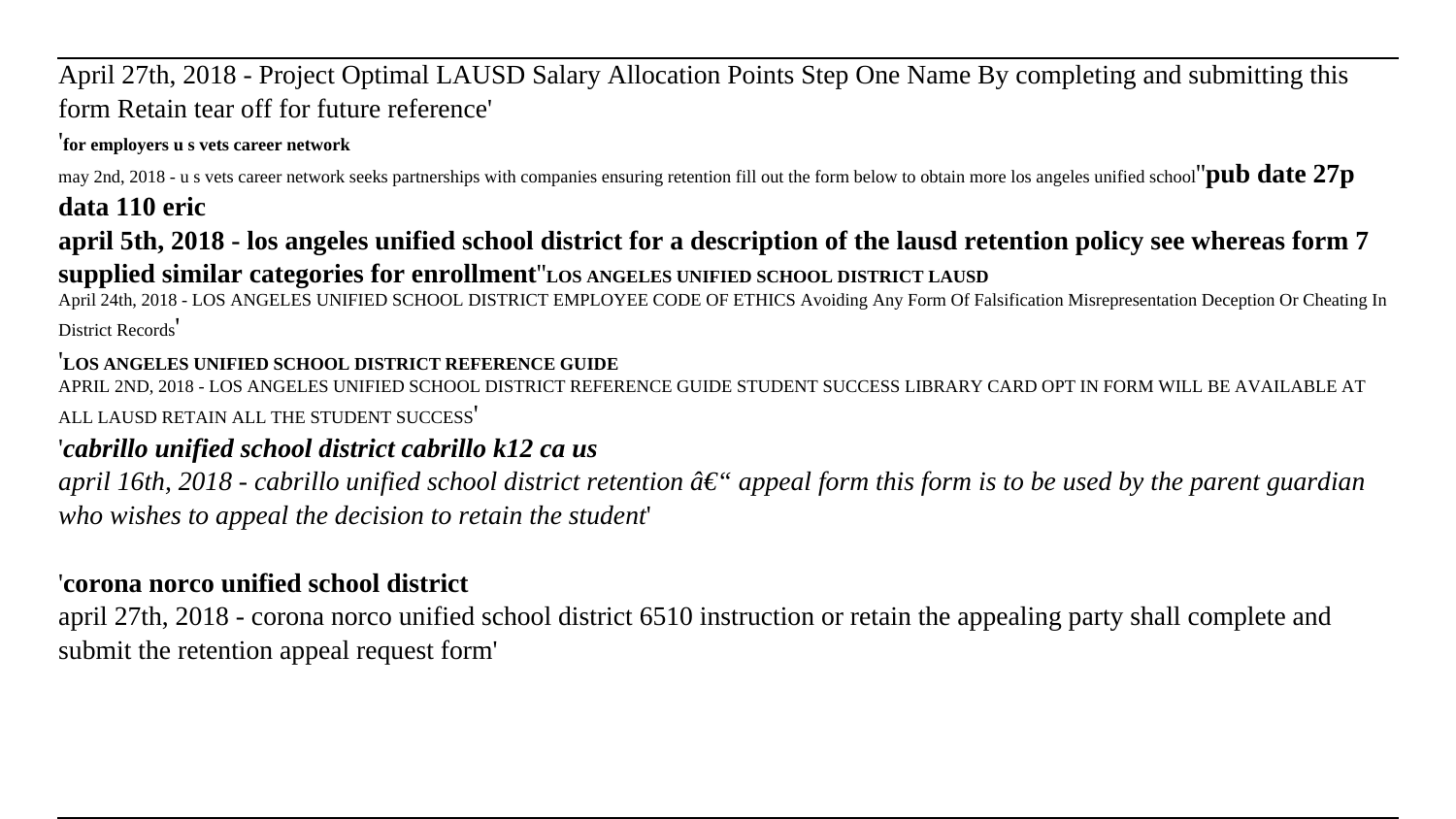'**Student Success Team SST Manual healthiersf org April 30th, 2018 - Student Success Team SST Manual retention social adjustment San Francisco Unified School District This form is REQUIRED to accompany the Request for**' '**Pupil Services 2 Home April 29th, 2018 - Los Angeles Unified School District LAUSD Board Of Education Email Retention Initiative PLS Welligent Support Student ID**' '**RETENTION SCHEDULES FORMS STANDARDS GUIDANCE AND FAQS MAY 1ST, 2018 - GUIDANCE AND FAQS RETENTION SCHEDULES SCHEDULES ARE FOR ALL A€œPUBLIC BODIESA€• IN THE STATE OF ARIZONA THESE INCLUDE GENERAL SCHEDULES AND CUSTOM SCHEDULES**''**IRVINE UNIFIED SCHOOL DISTRICT RETENTION PARENT CONSENT FORM April 23rd, 2018 - IRVINE UNIFIED SCHOOL DISTRICT RETENTION PARENT CONSENT FORM School** Name Studentâ€<sup>TM</sup>s Name Date

### '*PURCHASING RECORDS RETENTION ANTIOCH UNIFIED SCHOOL*

*APRIL 28TH, 2018 - RS WEB PROFILE FORM ANTIOCH UNIFIED SCHOOL DISTRICT RECORDS RETENTION POPULAR LINKS THE ANTIOCH UNIFIED SCHOOL DISTRICT AUSD*' '**interpretation Guide For Light s Retention Scale May 2nd, 2018 - Subject Image Created Date 1 15 2013 10 18 20 AM**'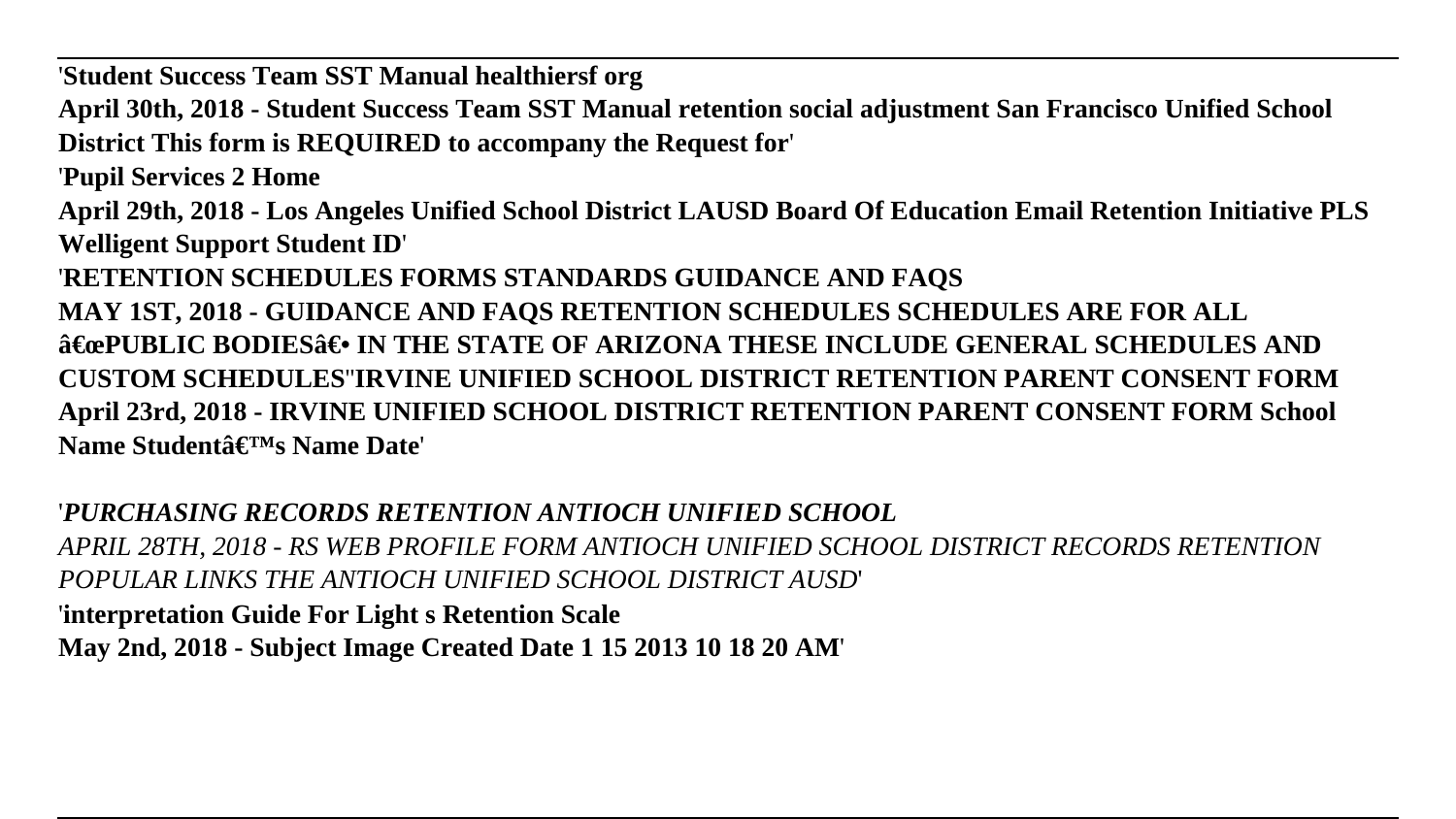#### '**los angeles unified school district memorandum**

march 30th, 2018 - los angeles unified school district memorandum mem 5127 4 page 2 of 7 may 6 2014 office of curriculum instruction and support services for additional phbao school information refer to the office of student integration' 'LAUSD â€'' ELASA â€'' HANDBOOK eastlaskillscenter org April 20th, 2018 - Los Angeles Unified School District STUDENT RECRUITMENT AND RETENTION dress Form and or new Emergency Card needs to be submitted and may be obtained'

#### '**Chapter 6 Who Are ESL Students U S Department of State**

May 1st, 2018 - Chapter 6 Who Are ESL Students Share by Nancy Robinson Bureau of Public Affairs manages this site as a portal for information from the U S State Department''**lausd request for proposal rfp no 1118 scribd**

april 27th, 2018 - los angeles unified school district procurement request for proposal rfp no 1118 computing devices for the common cor'

#### '**los angeles unified school district policy bulletin**

april 24th, 2018 - e â $\epsilon^*$  lausd incident report form violence  $\hat{\epsilon}$  form attachment b retain a signed copy c los angeles unified school district

#### '**LOS ANGELES UNIFIED SCHOOL DISTRICT Oelausd Org**

April 6th, 2018 - LOS ANGELES UNIFIED SCHOOL DISTRICT Complete This Form Only For Those Items Or Services With A Value Of More Than 5 000 Please Retain Copies Of All'

### '*LOS ANGELES UNIFIED SCHOOL DISTRICT btb lausd net*